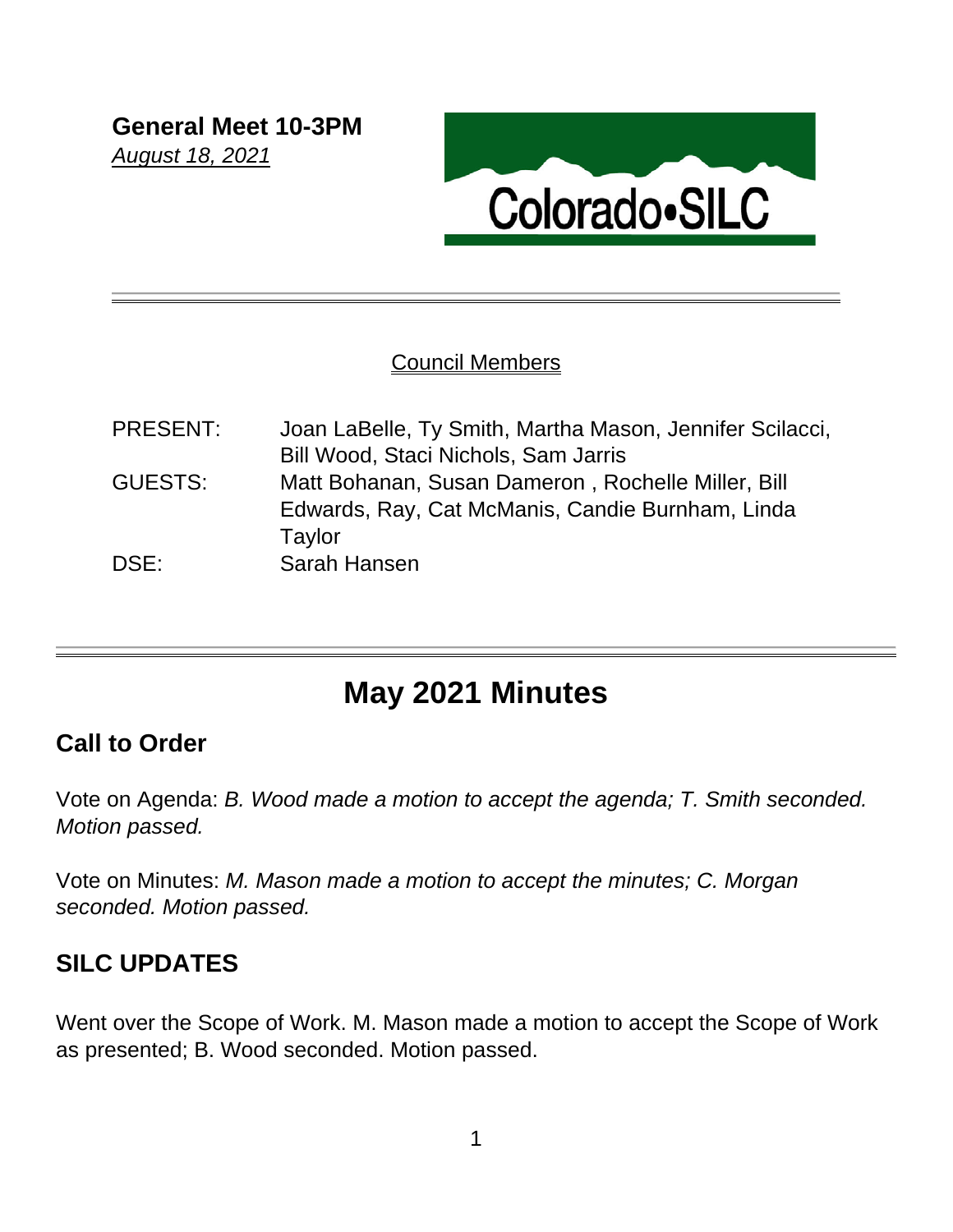# **Sarah to go over Reimbursement Forms**

Sarah gave an overview of the reimbursement form and answered questions such as what to do if there are detours (there is spot on the form to comment on why there is a change from the map we are to attach), can the form have locked cells (Sarah will), what if they have not had a direct deposit from the state will it be a check first (it will be direct deposit), do we need to report as income (no, as it is a reimbursement and not a wage), can we make requests for per diem ahead of time (there is a spot on the form though Sarah has not tried to request ahead of time yet)

# **Elections: Chairperson, Ty Smith; Need Vice-Chairperson nomination(s); Treasurer, Martha Mason; Secretary, Joan LaBelle**

Presented the slate of Officers: Ty Smith, President; Martha Mason, Treasurer; Joan LaBelle, Secretary. B. Wood moved to accept the slate and dispense with secret ballot; S. Nichols seconded. T. Smith abstained. Motion carried.

Discussion: Gave an overview of description of offices. Also decided to wait on the election of Vice-Chair until the new appointees are available.

## **501c3 Retreat**

Gave update on the status. There were some concerns about the Delta Variant. We could always put off. In the end decided to go ahead with appropriate safety measures. Masks, including clear masks which Rochelle Miller, Executive Director from Connections, volunteered to bring. Will also have hand sanitizer and the room set up for maximum separation.

The retreat will be held at the Holiday Inn on 160 September 8-9, 2021

### **Public Comment**

There was no public comment

### **Finance- go over revisions and vote**

M. Mason went over the revisions of the budget. B. Wood made a motion to approve the revised budget; T. Smith seconded. Motion approved.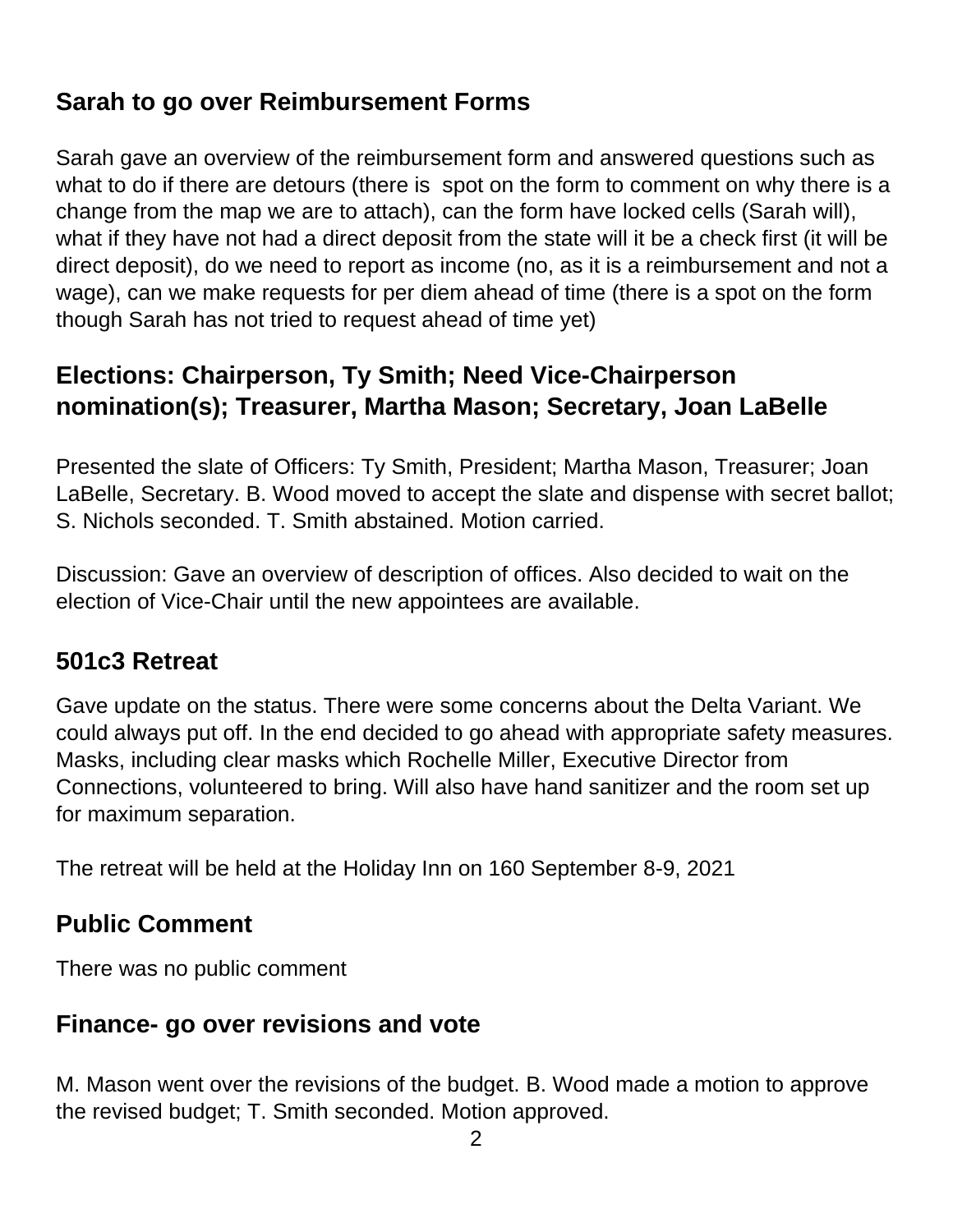Discussion if the rollover would impact here as well. Our Part B contract with the Office of Independent Living Services received a one-time exception to roll forward Part B.

Other comments were we should have the bank account listed on the financials as well.

### **Membership- vote on Matthew Bohanan**

B. Wood spoke about the ideal candidates and the commitment that is expected, the by-laws and committee interests.

S. Nichols made a motion to approve Matt's application; J. Scilacci seconded. Motion passed.

Discussion from the committee on the recruitment of members to the SILC. Ty Smith has done a great job with bringing four (4) new applications.

# **Statewide Plan for Independent Living (SPIL) Monitoring**

Tabled until a chair is elected for this committee. Did speak about the idea of utilizing Survey Monkey, or similar, to gather quarterly information from CILs if they have worked on anything related to the four (4) goals since it is a required piece of their annual Program Performance Report.

## **Public Policy**

Spoke about the Restorative Act and that they are recruiting new members for the committee.

### **Human Resources**

## **Youth**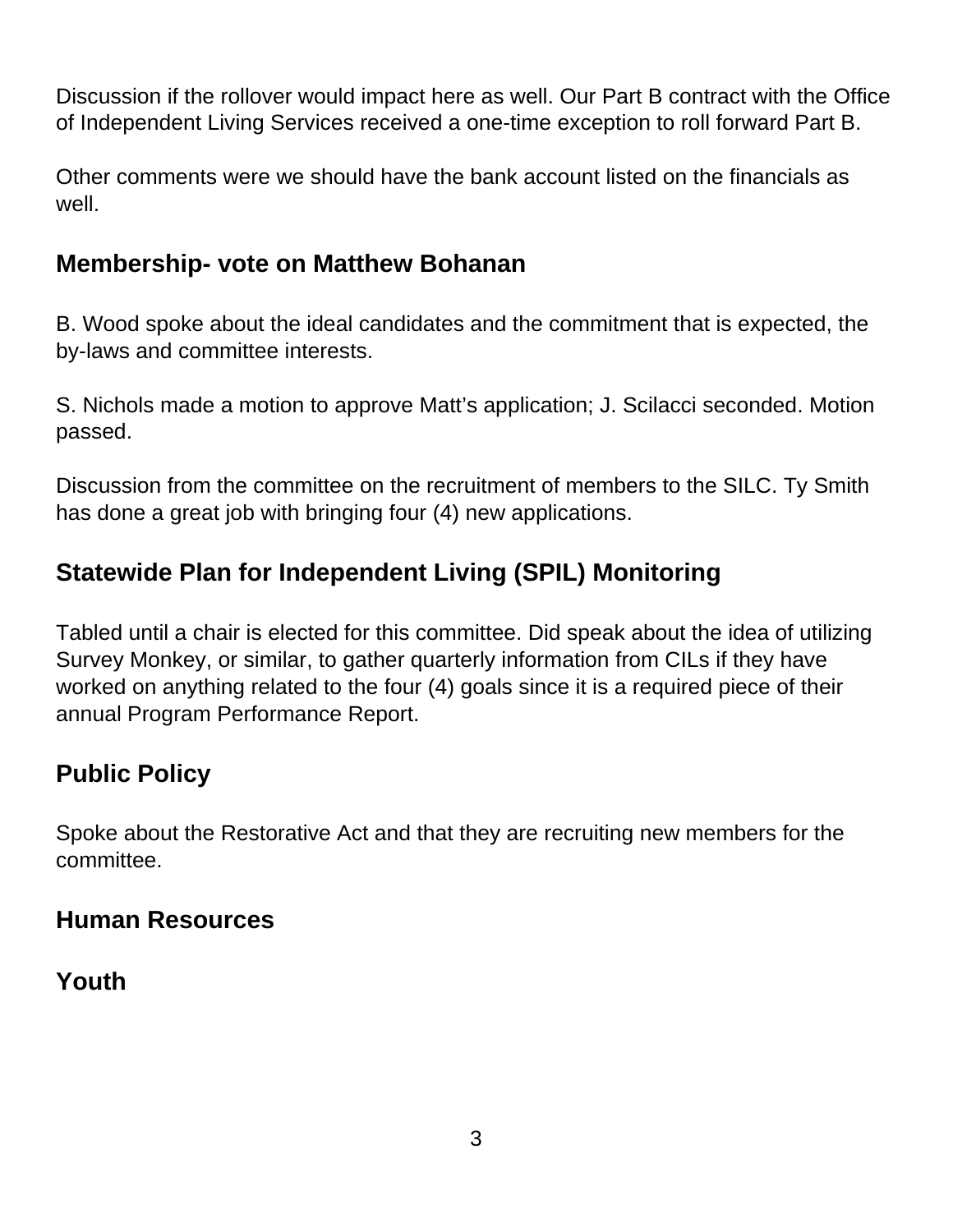# **CIL Updates**

#### *Center Toward Self Reliance, Pueblo, Bill Edwards*

Their part of the state has not been hit as hard, but varies with consumers and community. Converting the warehouse into an accessible gym and looking for funding for that. They are having a  $30<sup>th</sup>$  Anniversary celebration

#### *SouthWest Center for Independence, Durango, Martha Mason*

Monetarily came out okay during the pandemic due to SouthWest rides. Was excited to be able to give raises and hire for four (4) new positions. They are being cautious and decided to not open on Wednesday's for drop-ins as planned, however, will do appointments. Looking at a weekly coffee talk.

#### *Center for Independence, Grand Junction, Linda Taylor*

Working on more community events. Piloting a mental health & racism support group. Looking at buying a new space.

#### *Connections for Independent Living, Greeley, Rochelle Miller*

Still holding vaccination clinics. Presenter with the ACL national webinar on vaccination clinics. Holding a 35<sup>th</sup> anniversary celebration

#### *Atlantis Community, Denver, Candy Burnham*

Still doing vaccination clinics. The IL museum is coming along (everyone is still unpacking)

#### *Disabled Resource Services, Fort Collins, Joan LaBelle*

Recently held our 38<sup>th</sup> WineFest after having to cancel last year. Biggest one yet and are excited to get final numbers. Programs are all doing great and there was not slow down during COVID of services to consumers. We're excited to see how SEEKS is doing and looking forward to increasing our relationship with our local Division of Vocational Rehabilitation offices.